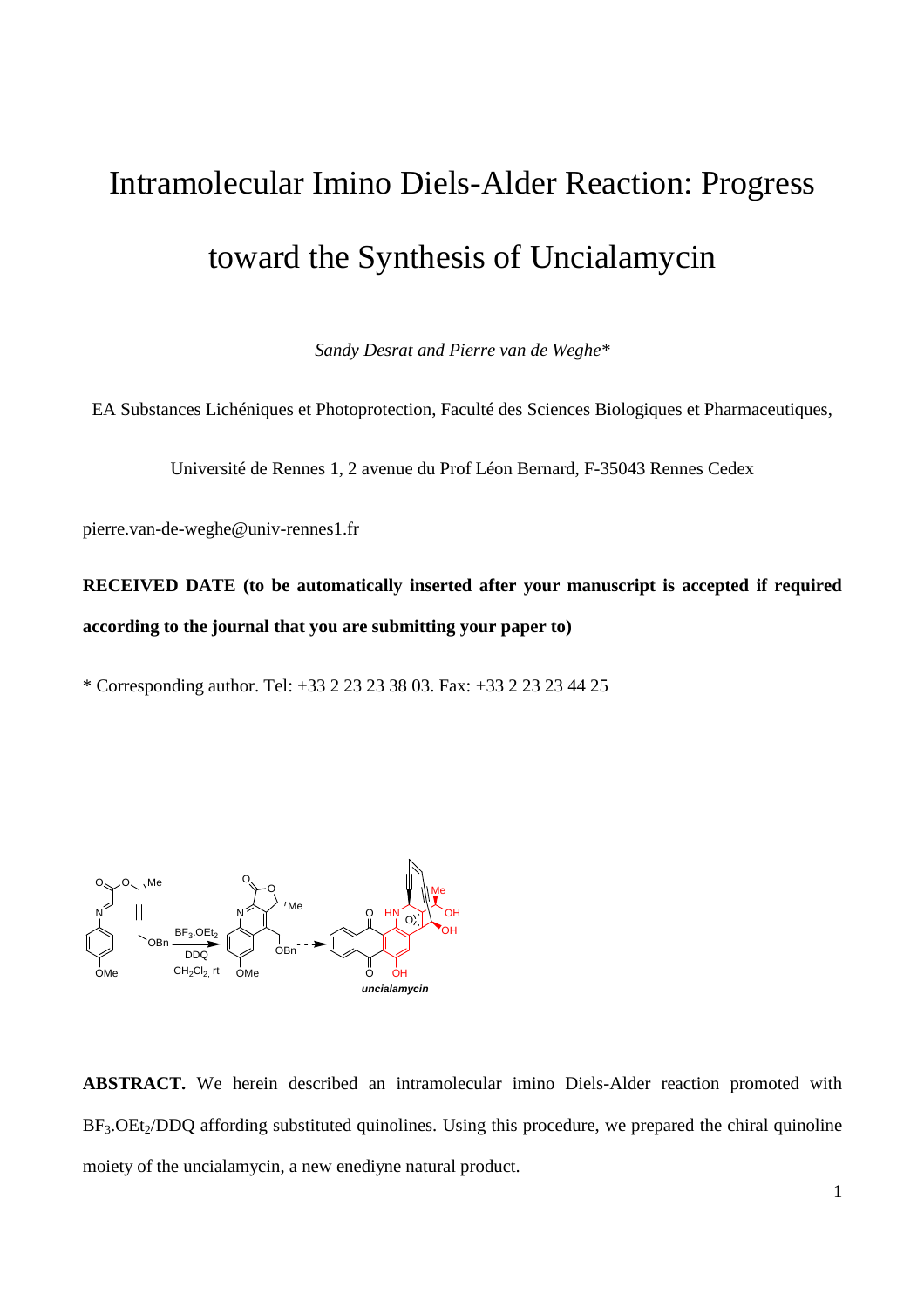# **Introduction**

In 2005, Davies, Andersen and co-workers disclosed the uncialamycin **1**, a new "enediyne" natural product isolated from an undescribed streptomycete obtained from the surface of a lichen *Cladonia uncialis*. 1 First biological evaluations shown that **1** possess potent in vitro antibacterial activity against *Staphylococcus aurens*, *Escheridia coli* and *Burkholderia apia*. Despite of the small amount of product available  $(\sim 300 \text{ µg}$  were isolated) the structure of 1 was resolved but assigning the absolute configuration of C26 was not possible. Nicolaou and co-workers recently proved without ambiguity the complete structure of **1** and determined the absolute stereochemistry at C26 after total synthesis of the racemic and then reported the first asymmetric synthesis. <sup>2</sup> Having ample quantities of **1** and its C26 epimer in hand, they studied its biological properties in DNA-cleavage, antibacterial and cytotoxic activities. These investigations revealed impressive high potent antitumor activities and broad-spectrum antibacterial properties.

The structure of uncialamycin **1,** similar to the dynemicin A **2**, 3 combines a ten-membered enediyne with an anthraquinone substructure. The strategy for the total synthesis of the title compound **1** described by Nicolaou and co-workers was based on the addition of an acetylide to a quinolinium species, an intramolecular acetylide addition affording the enediyne system and then an Hauser annulation to complete the synthesis. The first key synthetic intermediate, the chiral quinoline moiety, was prepared from the commercially available 5-methoxyisatin including a Friedländer quinoline synthesis and an enantioselective reduction of ketone to fix the stereogenic center  $C26$ <sup>2</sup>



**FIGURE 1.** Structures of uncialamycin (**1**) and dynemicin A (**2**).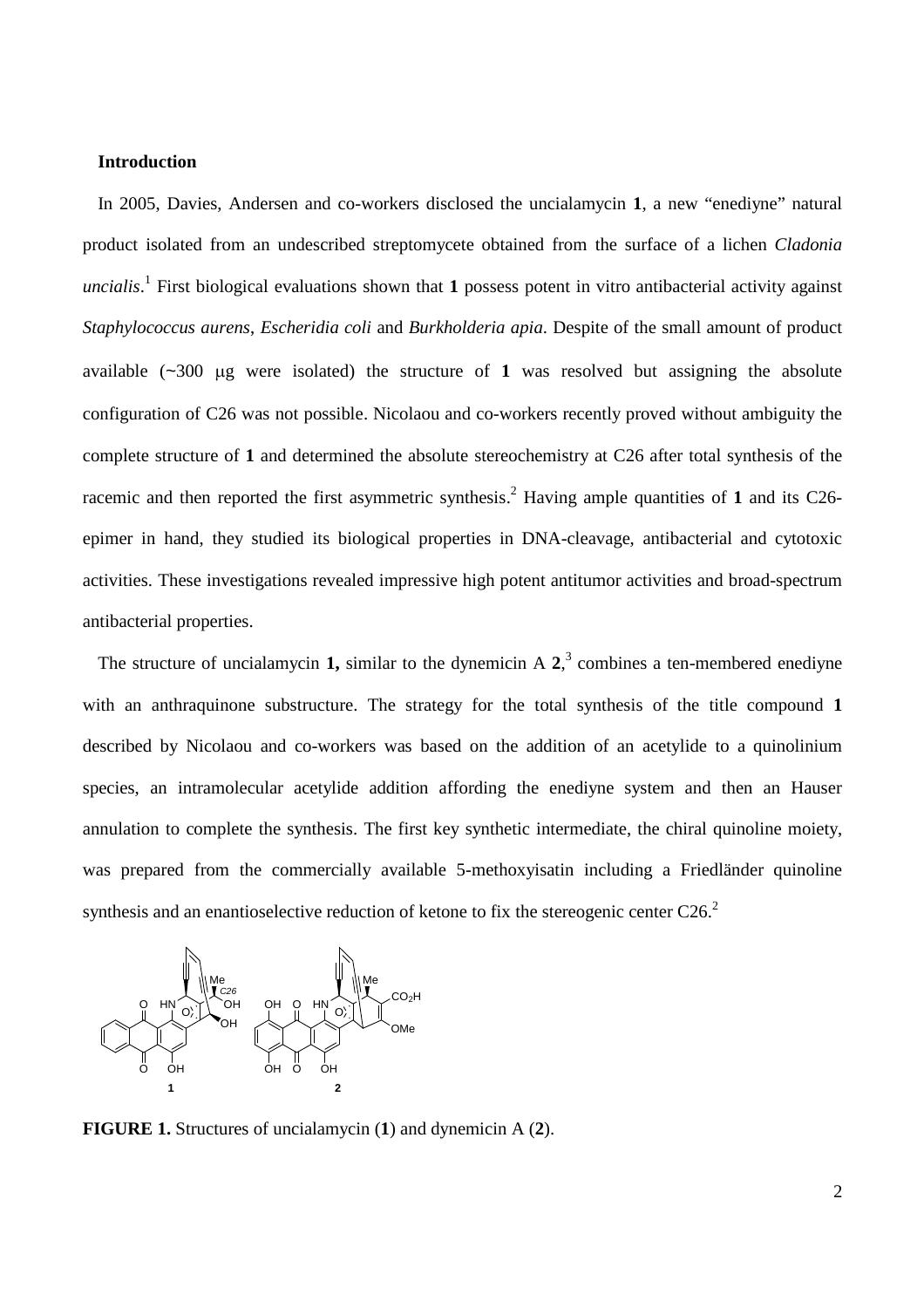These recent findings prompt us to report our progress toward the synthesis of the title compound **1**. Our approach focused on the preparation of a quinoline which possess the well-defined chiral center C26. The quinoline and tetrahydroquinoline derivatives still attracted interest due to their importance as synthetic intermediates and as key structural core in several natural products which have shown a wide range of biological activities.<sup>4</sup> Hence a variety of synthetic routes have been reported and the development of new approaches still remains an active field of research. Classical methods, such as Friedländer, Combes, Skraup and Doeber-Miller reactions are widely recognized and frequently used for the preparation of quinolines from anilines but they do not allow the formation of the quinoline nucleus with diversity. In addition, the harsh reaction conditions can lead to several by-products and sometimes poor vields.<sup>5,6</sup> The recent development of alternative methods have been reported by the use of transition metal as catalysts and some drawbacks have been overcome.<sup>7</sup> Among these methods, one the most direct to built quinoline scaffolds consist to add electron-rich alkenes (or alkynes) to electron-defficient aromatic imines (formed in situ from aniline and aldehyde derivatives) followed by an oxidation reaction (Scheme 1). Although this imino Diels-Alder reaction, also called Povarov reaction, was first reported about 40 years ago, this reaction only recently received more attention since it was shown that this cycloaddition reaction can be promoted or catalyzed by Lewis or protic acids. However its use in total synthesis still remains scarce.<sup>8</sup>

# **SCHEME 1**. **Quinolines preparation from Povarov reaction.**



For example, the total synthesis of the alkaloid martinelline was simultaneously reported by Batey<sup>9a</sup> and Ma.<sup>9b</sup> Mixing the methyl 4-aminobenzoate with 2 equiv of *N*-Cbz 2-pyrroline in the presence of 5 mol % of camphor sulfonic acid, Batey and co-workers isolated the tetrahydroquinoline core of martinelline whereas Ma and co-workers combined the methyl 4-aminobenzoate with ethyl glyoxalate and *N*-Cbz 2,3-dihydro-1*H*-pyrrole in the presence of squaric acid, an unusual catalyst to lead to the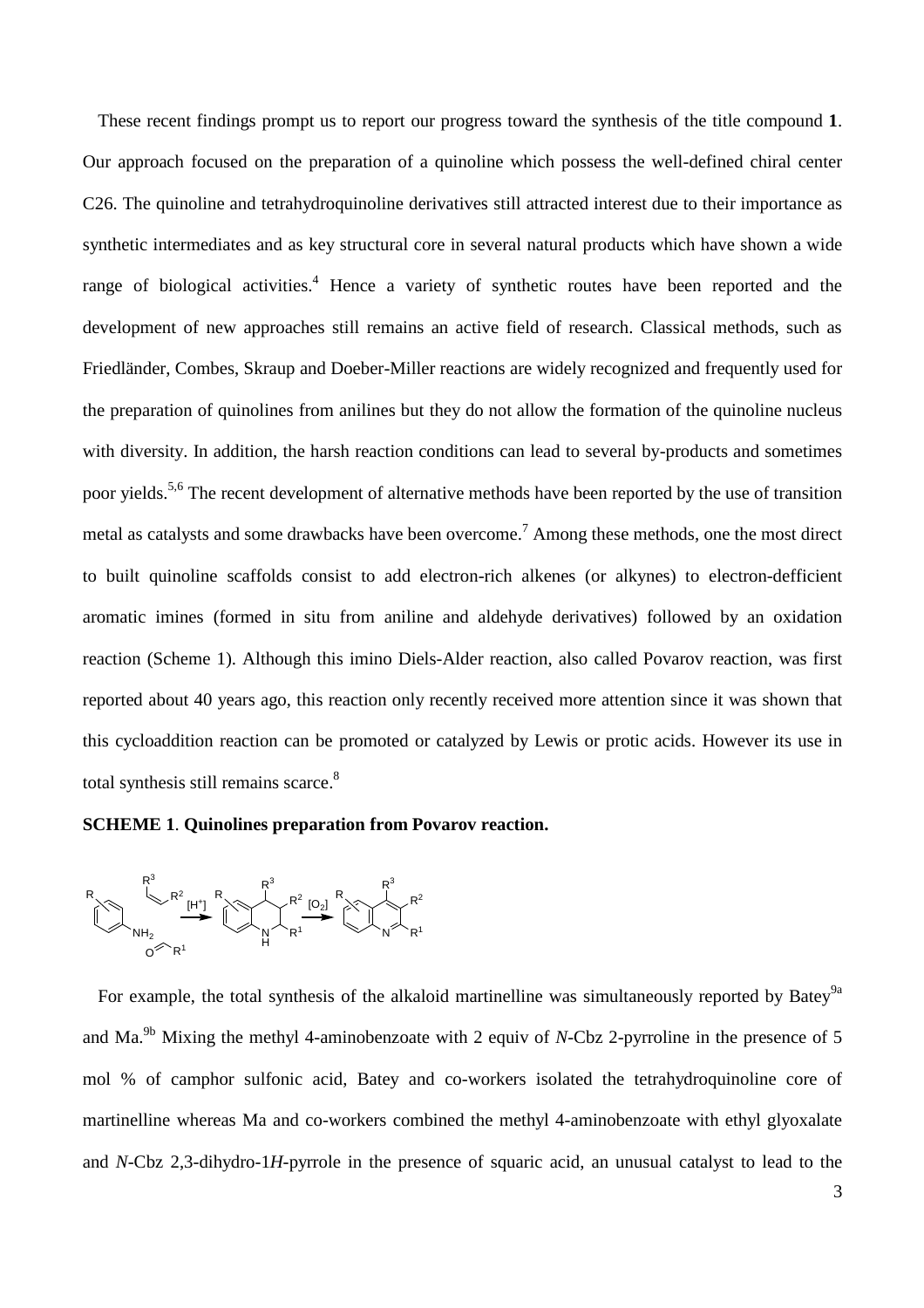tetrahydroquinoline nucleus. The intramolecular Povarov reaction catalyzed by  $Dy(OTf)_{3}$  has also been used to prepare the alkaloids luotonin A which possess a quinoline core.<sup>10</sup> The intramolecular Povarov reaction was also developed in combinatorial synthesis providing chemical librairies built around the quinoline scaffold.<sup>11</sup>

Having these different approaches in mind, we report a detailled account of the use of intramolecular imino Diels-Alder reactions to prepare polysubstituted quinolines. Relying on these results we describe our work for the construction of the quinoline core of the uncialamycin **1**.

### **Results and Discussion**

**Intramolecular imino Diels-Alder reaction.** In order to built the quinoline intermediate via the most simple and quickest pathway, we first investigated the reactivity of 1,3,5-tri(*p*-methoxyphenyl) hexahydro-1,3,5-triazene **3** <sup>12</sup> with the alkene **4** <sup>13</sup> or alkyne **5** <sup>13</sup> in the presence of Lewis acid (Scheme 2). Although a few examples of [4+2] cycloaddition has been described between aromatic methyleneamines in its trimer form and dienophiles,<sup>14</sup> no cycloadduct was formed after stirring in various reaction conditions with the alkene **4** or alkyne **5**. This lack of reaction could be either due to the low reactivity of the triazine **3** or to the electronic character of the dienophile which is not electron-rich enough.

**SCHEME 2**. **Unsuccessfull imino Diels-Alder reaction.**



Because the dienophile **4** or **5** is not electron-rich enough to react with an aromatic methyleneamine we thought to study the intermolecular cycloaddition with a more electron deficient *N*-aryl imine, such as *p*-anisidine ethylglyoxylate imine derivatives. <sup>15</sup> Again, although different reaction conditions have been tested (Lewis acid, solvent and temperature) the formation of cycloadduct was not observed. Face this failure, we planned to realize the same reaction in its intramolecular version. We felt that there were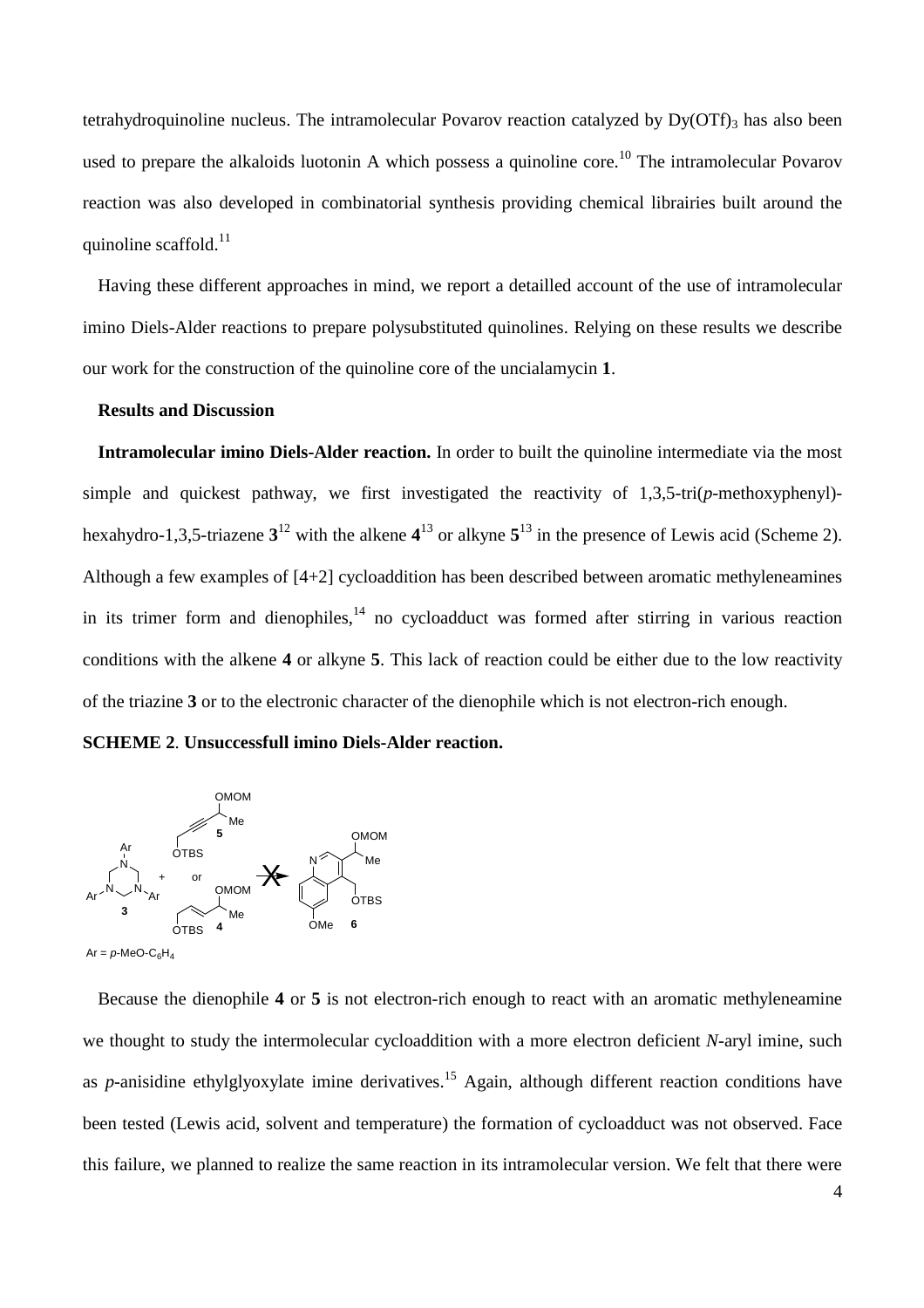two major advantages to evaluate this intramolecular cycloaddition. As in intramolecular cycloaddition, the diene and the dienophile will be close to each other, this reaction should be allowed and only one regioisomer would be obtained. As shown in Scheme 3, the precursor of cycloaddition **10** was synthesized in few step from the propargyl alcohol **7**. Reaction of the acryloyl chloride in the presence of Hünig's base with the racemic alcohol **8** gave the acryloyl ester **9**. After osmylation of **9** the intermediate diol was obtained in 78% yield and then quantitatively converted into the corresponding glyoxal by using an excess of sodium periodate. The imine **10** was isolated in 50% yield after addition of *p*anisidine to the crude glyoxal in toluene in the presence of molecular sieves.<sup>16</sup> When the coumpound  $10$ was treated with one equivalent of  $BF_3$ . OEt<sub>2</sub> in CH<sub>2</sub>Cl<sub>2</sub> at room temperature, the formation of a mixture of the expected quinoline **11** with the amine **12** in ratio 1:1 (determined from the crude reaction mixture by <sup>1</sup>H NMR) was observed after complete disappearance of the starting material. The derivative **11** was isolated in 47% yield while the desilylated amine **12** decomposed during the purification. This result demonstrates that the intramolecular imino Diels-Alder favorizes the cycloaddition. The presence of the amine **12** suggests that half equivalent of imine **10** reacts as an oxidant to convert the intermediate dihydroquinoline in quinoline **11**. During our work, similar observations were reported by Takasu and co-workers in course of their studies of a catalytic Povarov reaction.<sup>17</sup> They proposed that Tf<sub>2</sub>NH catalyzes two distinct reactions: a cycloaddition between aldimines and electron-rich olefins to give the corresponding tetrahydroquinolines in-situ and in the same time an hydrogen-transfer process from tetrahydroquinolines to aldimines affording the resulting quinolines and amines.

# **SCHEME 3**. **First attempted intramolecular cycloaddition reaction.**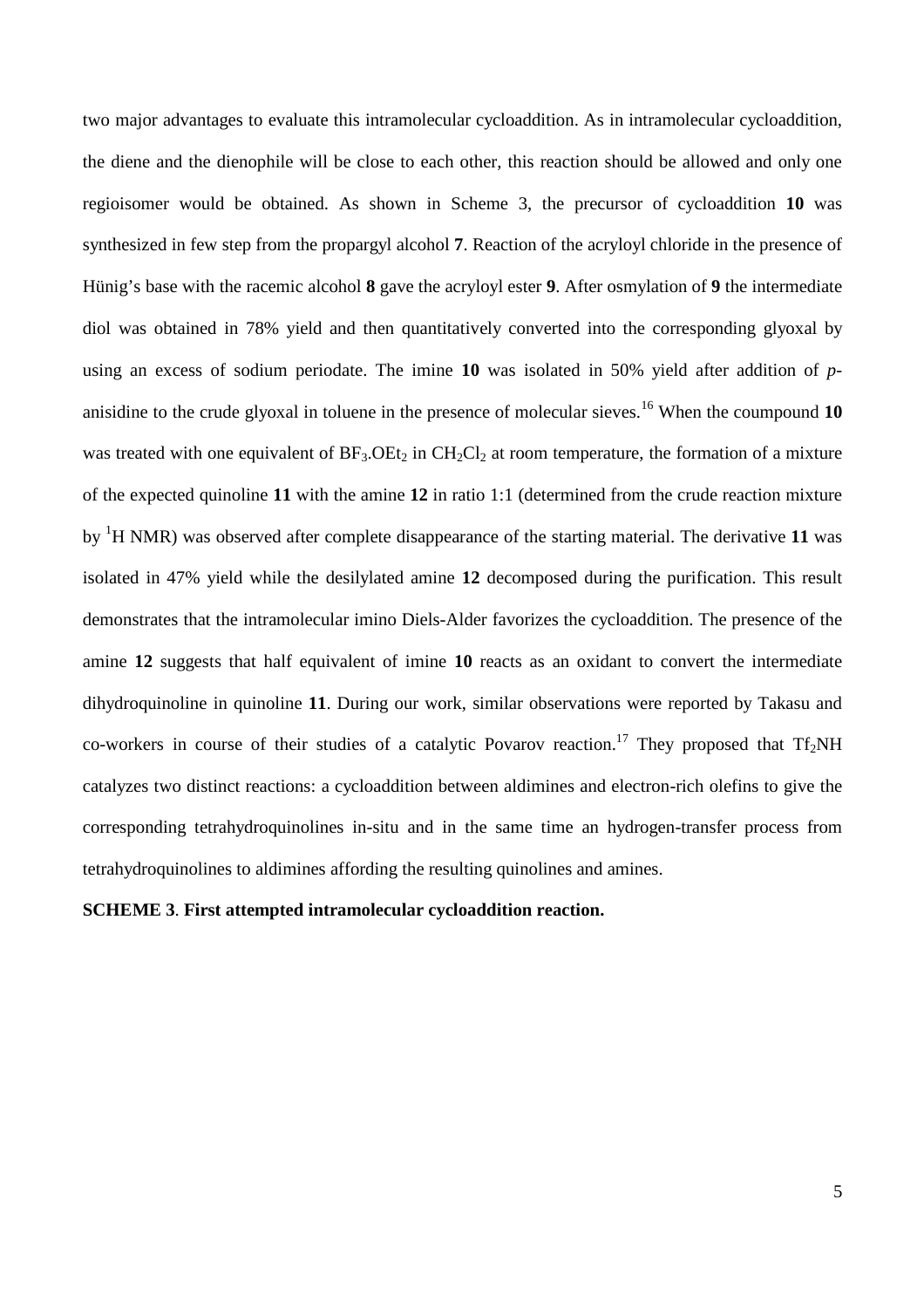

The imines 13 and 14 were prepared as previously reported from tartaric acid<sup>13,18</sup> and subjected to the same reaction conditions as above. The imine **13** led to the quinoline **15** and the amine **16** in a **15**/**16** = 0.33:0.66 ratio while **14** gave **15** and **17** in a **15**/**17** = 0.5:0.5 ratio and the tetrahydroquinoline **18** and the dihydroquinoline **19** were not detected in the crude reaction mixture (Scheme 4). This means that the oxidation of cycloadduct by the imine proceeds in the same rate as the intramolecular cycloaddition. These results confirm the double role played by the starting material: the imine acts as precursor of the cycloadduct as well as an oxidant to convert the resulting cycloadduct into quinoline. Therefore the presence of an oxidant which could react faster than the imine in the reaction mixture has been envisaged. Thus, we examined the intramolecular cycloaddition reaction of imine  $13$  with  $BF_3$ . OEt<sub>2</sub> (1) equiv) in  $CH_2Cl_2$  in the presence of various oxidants. As shown in Scheme 5, the reaction works well in the presence of 2 equiv of DDQ to afford the quinoline **15** in good yield (72%) without any traces of amine **16**. In the presence of one equiv of DDQ a complex reaction mixture was obtained. This confirms the need of using two equivalents of oxidant for cycloaddition from alkenes. When the DDQ was replaced with  $O_2$  (1 atm or bubbling  $O_2$  in the reaction mixture), a complex mixture was obtained and the quinoline was isolated in very low yield (up to 23%). Hoping that CAN could be act both as promoter of the imino Diels-Alder reaction<sup>19</sup> and oxidant, the imine 13 was placed in the presence of 2.1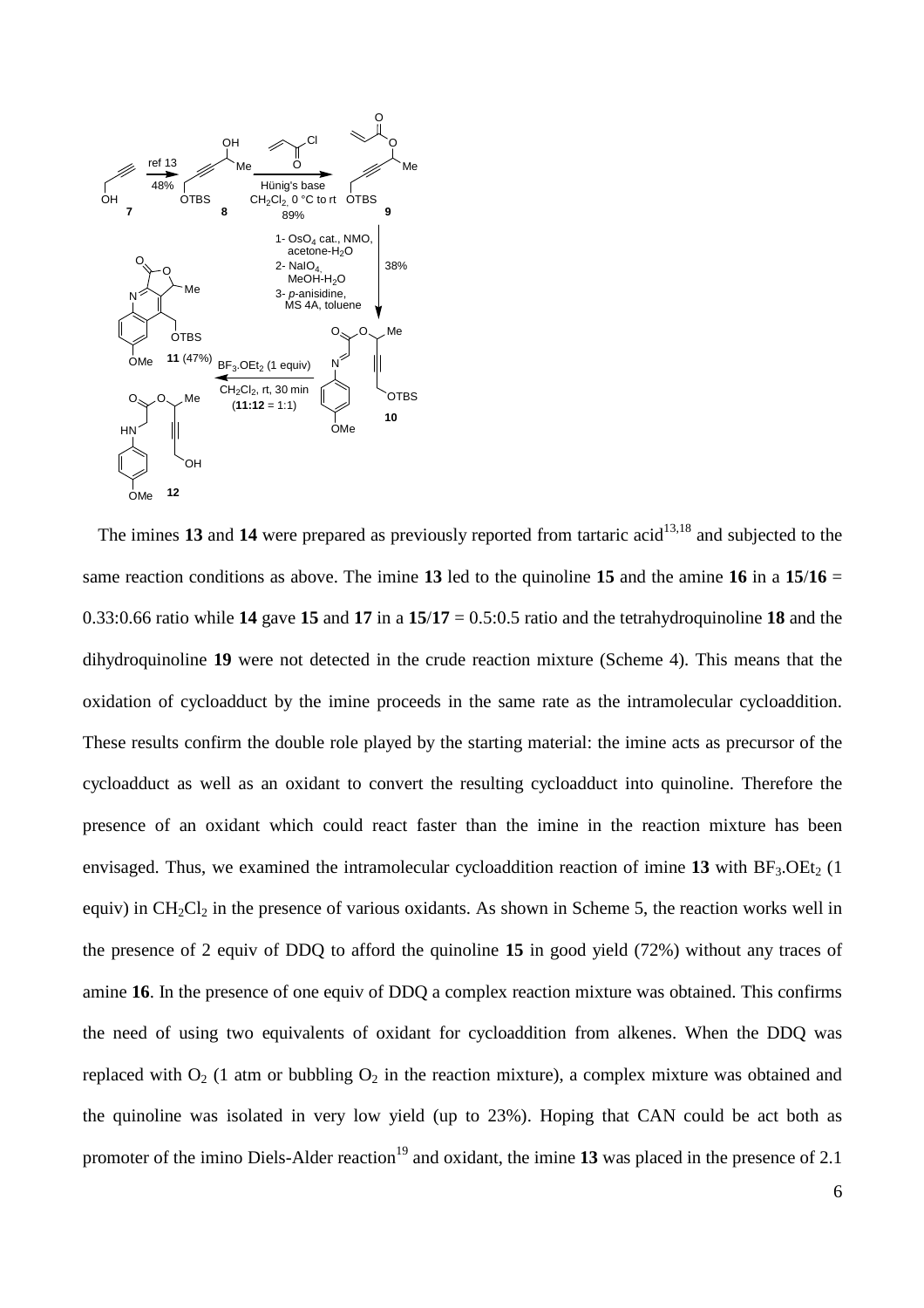equiv CAN in  $CH_2Cl_2$ . Although the disappearance of 13 was complete, only a low amount of quinoline **15** was isolated after purification on silica gel column chromatography from a complex reaction mixture (26% yield). Having found a satisfactory system, we turned our attention to the amount of  $BF_3.OEt_2$ required to achieve this intramolecular imino Diels-Alder reaction in good yields. When the imine **13** with 2 equiv DDQ in the presence of 1, 0.5, 0.2 or 0.1 equiv  $BF_3$ . OEt<sub>2</sub> was carried out in CH<sub>2</sub>Cl<sub>2</sub> at room temperature after stirring 1 h, the chemical yield slighty decreased (72%, 63%, 54% and 58% respectively). In the absence of  $BF_3.OEt_2$ , no quinoline was formed and only decomposition of the starting material was observed.

# **SCHEME 4**. **Cycloaddition reactions.**



**SCHEME 5**. **Choice of the oxidant.**



Whereas the  $BF_3$ . OEt<sub>2</sub> (1 equiv)/DDQ (2 equiv for alkenes and 1 equiv for alkynes) appears as the best compromise to built quinolines using an intramolecular Povarov reaction, we then examined the reactivity of other substrates in these reaction conditions. For this purpose we prepared some precursors by varying the aromatic groups and the dienophile that is either an olefin or an alkyne. The glyoxilic acid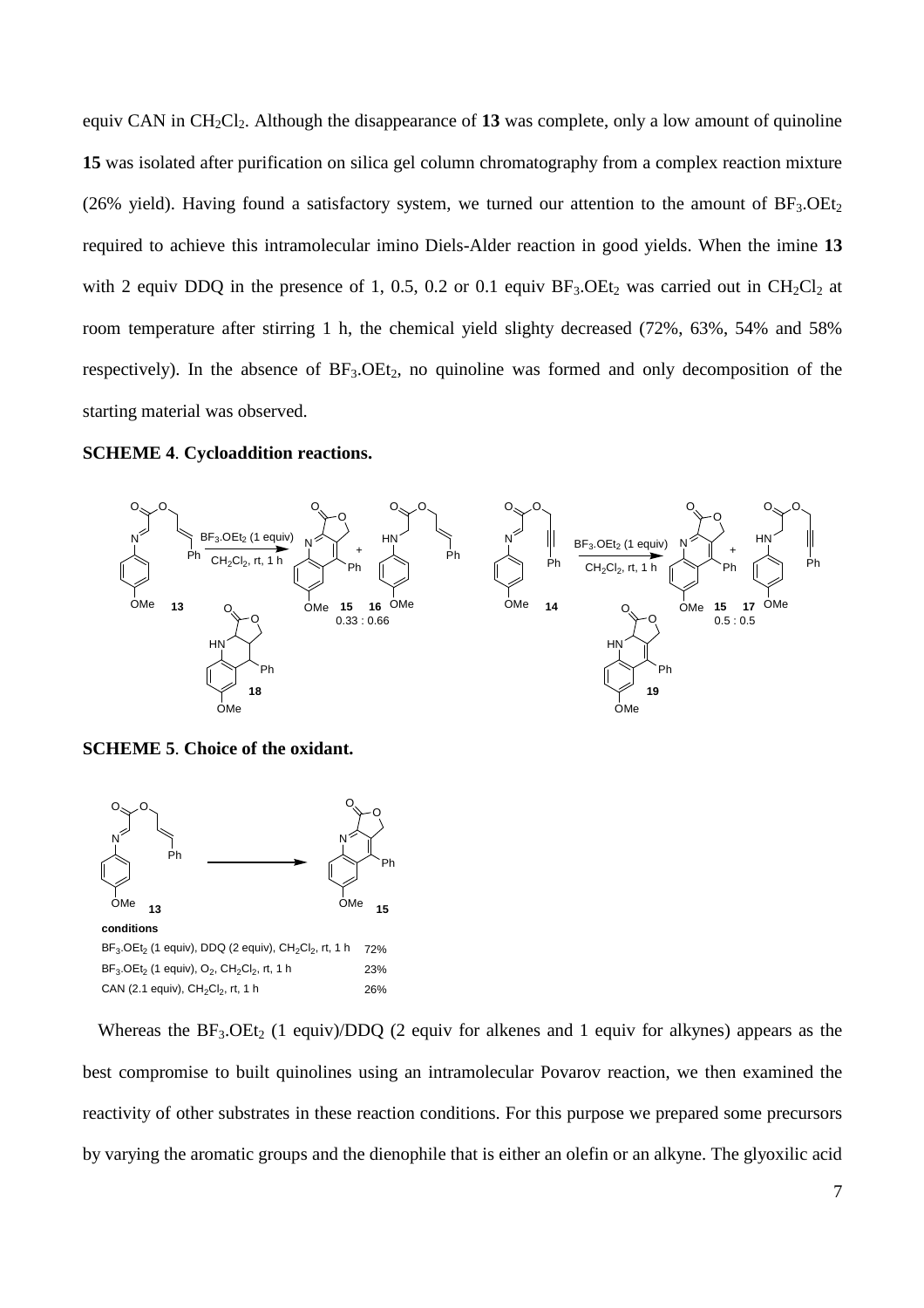moiety was synthesized following two different routes, from the tartaric acid **20** for the alkenes' derivatives **23** and from the acryloyl chloride for alkynes' compounds **28** (Scheme 6). As the glyoxylic and imine's intermediates are not easy to isolate pure, we chose to determine the yields of the synthesis of quinoline **30** from **22** and **27**. The <sup>1</sup>H NMR spectral data were consistent with expectations for the proposed structures **25** and **29** and revealed that the products have been formed in good to quantitative conversion.





We first investigated the influence of the electron density of the aromatic group on the cycloaddition reaction. Various imine derivatives were synthesized from the cinnamyl glyoxylate **23a** as outlined in Scheme 6. The results of this study are reported in Table 1. As indicated above, the yield of the formation of quinolines were determined from the dicinnamyl tartrate **22** obtained after purification in 72% yield. The intramolecular imino Diels-Alder reaction of the crude mixture of **25** was carried out in presence of 1 equiv  $BF_3$ . OEt<sub>2</sub> and 2 equiv DDQ in  $CH_2Cl_2$  at room temperature. The preparation of imine derivatives **25** works well in most cases (complete conversion) except when using the 4-nitro aniline for in which case no reaction was observed. The quinolines **30** were isolated in low to good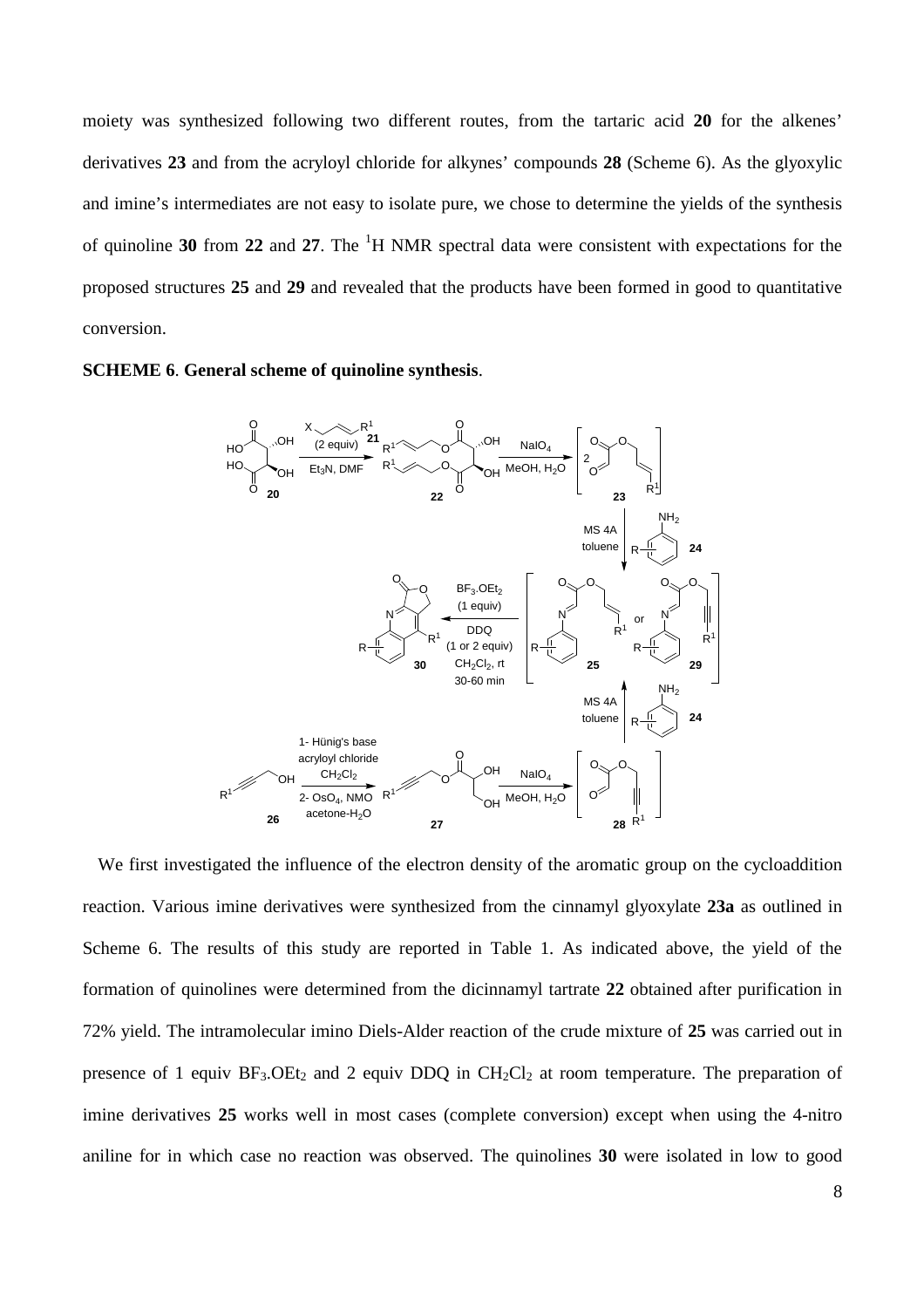yields however it appears difficult to rationalize the results based to the electronic density of the aryl group. The electron-rich imine **13** gave the best result (72% yield over 3 steps) and in the same time the electron-defficient imine **25ag** (R = F) afforded 65% yield in quinoline **30ag**.





<sup>*a*</sup> no cycloaddition. <sup>*b*</sup> no imine formation.

We then compared the intramolecular cycloaddition between alkenes **25** and alkynes **29**. Various compounds were prepared as decribed in Scheme 6. As shown in Table 2 the reaction sequence afforded low to good yields. Except with the terminal olefine and alkyne (entries 1 and 2), we observed a good conversion of the crude imine **25** or **29** into quinoline **30**. The moderate yields are due to an incomplete conversion of the diol **22** or **27** into glyoxilic derivative **23** or **28**. It is noteworthy that there is no significant difference between the alkenes' route and the alkynes'route. Because only one equiv of DDQ is required, it seems more interesting to use the latest.

#### **TABLE 2. Alkene vs alkyne**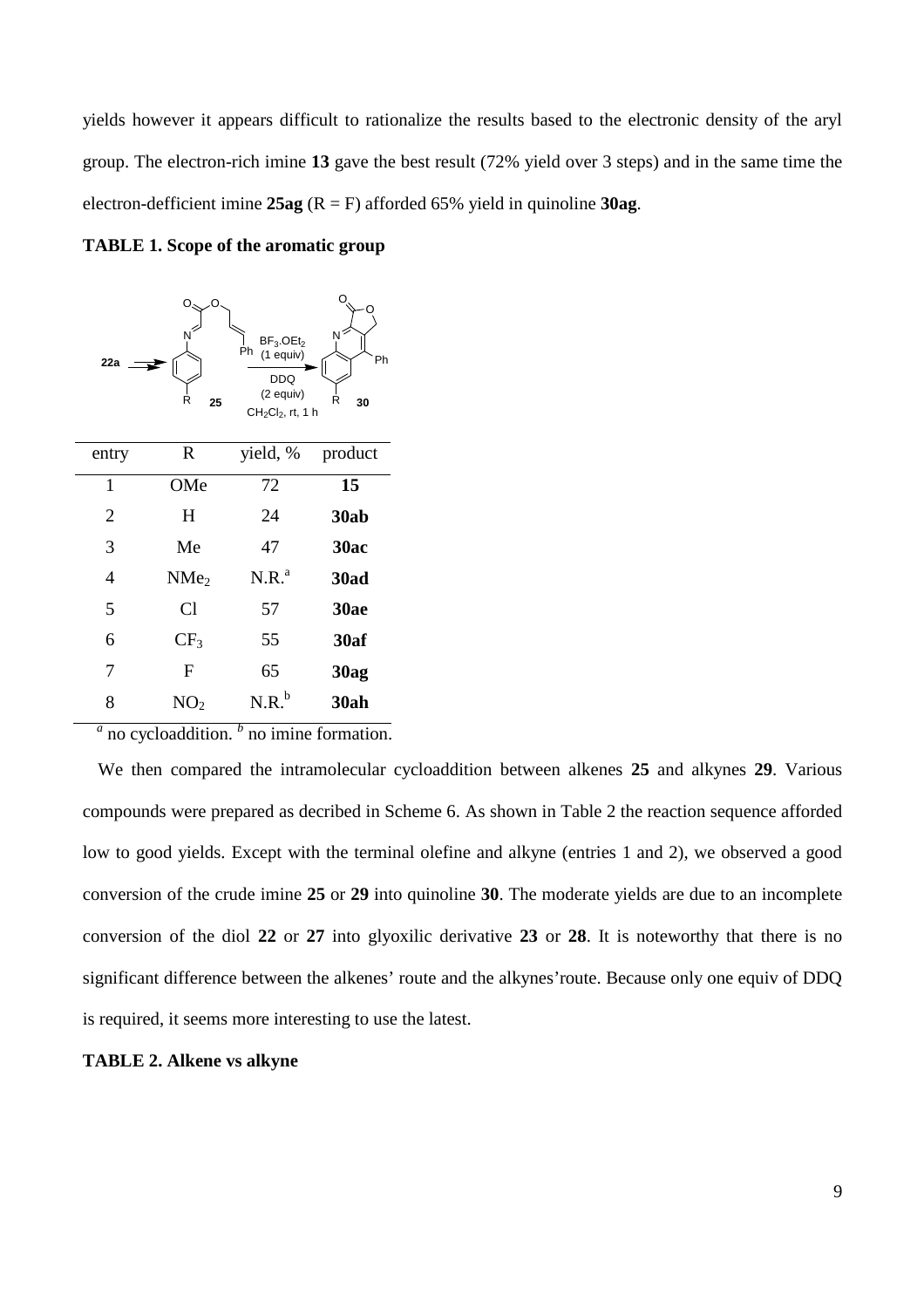

 $a<sup>a</sup>$  48-50% conversion of the imine formation and no cycloaddition. <sup>*b*</sup> determined by <sup>1</sup>H NMR.

**Preparation of the quinoline core of uncialamycin.** Relying on these various results, we decided to prepare the quinoline core of uncialamycin **1** from the alkyne ketone **31**. <sup>20</sup> Enantioselective reduction of **31** with ( $R$ )-Alpine borane according to Brown<sup>21</sup> afforded cleanly the alcohol **32** with 80% e.e. as determined from the <sup>1</sup>H NMR after derivatisation into its corresponding O-methylmandelic ester 38.<sup>22</sup> The alkynol **32** was quantitatively converted in acryloyl ester **33** and the diol **34** was isolated as a diastereomeric mixture after osmylation reaction in 55% yield. The diol **34** was converted into its glyoxilic acid derivative which was treated with *p*-anisidine in toluene in the presence of molecular sieves to give the imine **35**. After imino Diels-Ader cycloaddition the quinoline **36** was isolated in 65% yield overall from the diol 34 with 89% e.e. as determined by HPLC.<sup>23</sup>

# **SCHEME 7**. **Prepation of the chiral quinoline 36**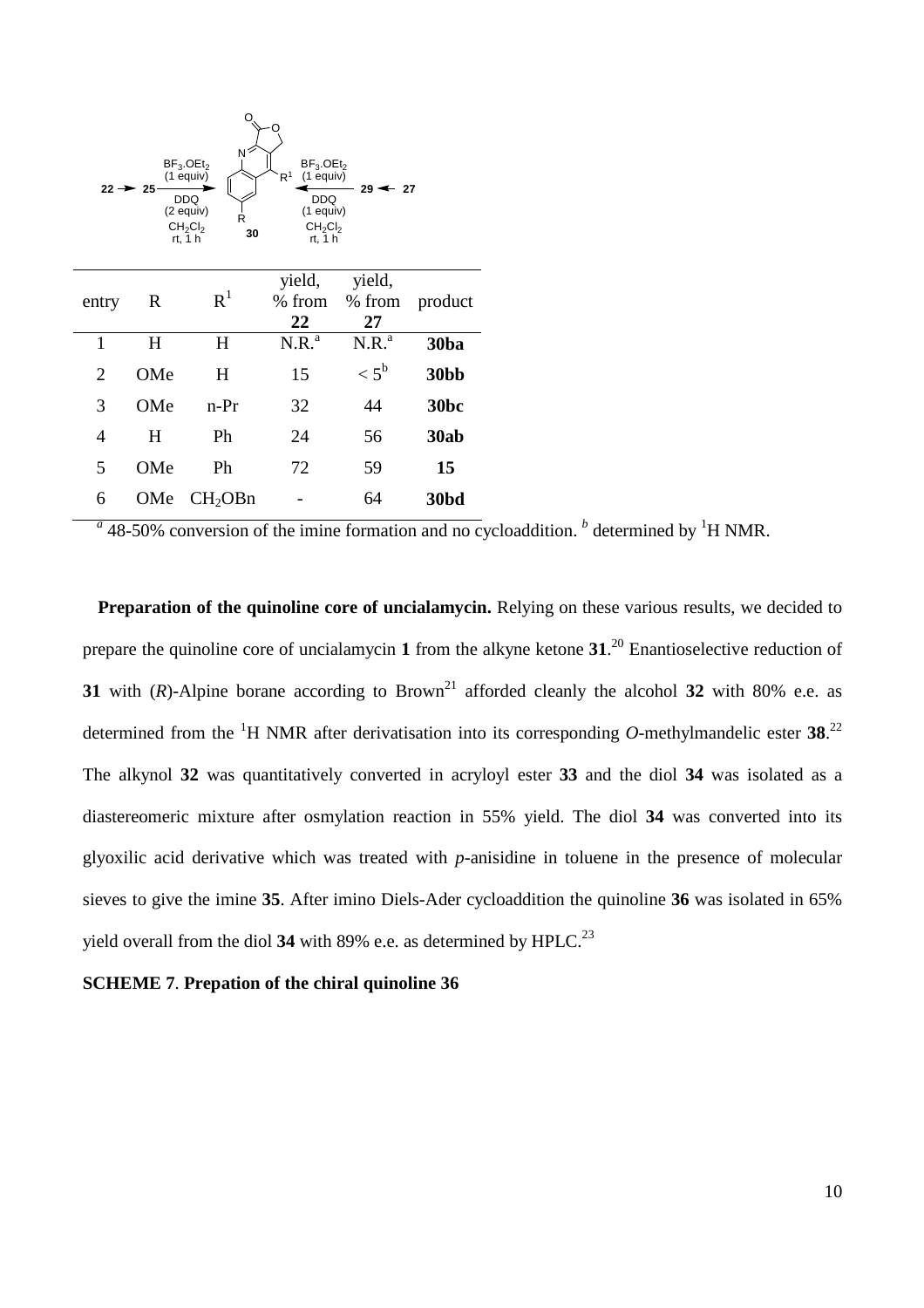

Finally, to confirm the formation of the quinoline, the lactone opening of the racemic quinoline **39**<sup>13</sup> was carried out with an excess of methyl magnesium chloride to afford the gem-dimethyl alcohol **40**. Crystals suitable for X-ray diffraction analysis were grown by slow evaporation of dichloromethane at room temperature from an ethanol/dichloromethane solution of **40**. The X-ray crystal structure analysis of **40** shows the expected quinoline core (Scheme 8).

**SCHEME 8. Synthesis of quinoline 40 and ORTEP drawing of 40.**

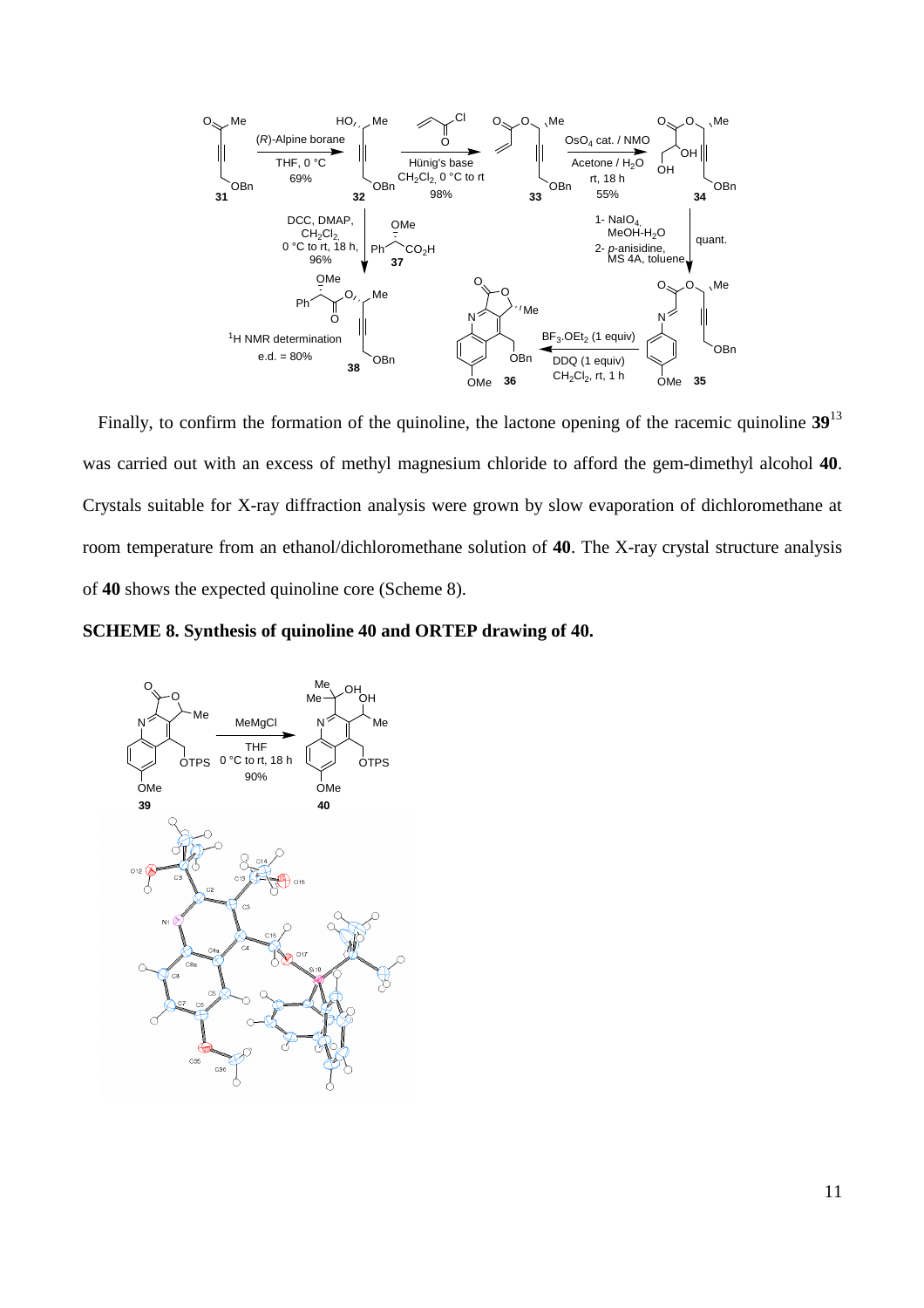### **Conclusions**

In summary, we have described that  $BF_3$ . OEt<sub>2</sub> in the presence of DDQ promotes intramolecular Povarov reaction and oxidative aromatization affording substituted quinolines. The dienophile could be either an alkene or an alkyne without the yield of cyclisation was affected. One equiv of DDQ is necessary in the case of the cycloaddition reaction with the alkynes while it takes two equiv for the reaction with alkenes. In the absence of DDQ, the cycloaddition reaction occurs but the quinoline was obtained in mixture with an amine which results of a hydrogen transfer from the dihydro- or tetrahydroquinoline to the starting imine.

These reaction conditions were used to prepare the chiral quinoline moiety of the enediyne uncialamycin **1**. The C26 chiral center of the uncialamycin was fixed at the beginning of the synthesis from a well known enantioselective reduction of  $\alpha$ -alkyne ketone.

Overall, we believe that the described intramolecular imino Diels-Alder reaction will allow a rapid access to polysubstituted quinolines in a simple and straightforward way.

#### **Experimental Section**

All reagents of high quality were purchased from commercial suppliers, and used without further purification. DMF and toluene were distilled from CaH<sub>2</sub> and THF from Na/benzophenone. <sup>1</sup>H and <sup>13</sup>C NMR were recorded at 270 and 67.5 MHz respectively, using CDCl<sub>3</sub> (and TMS as internal standard).  $\delta$ values are given in parts per million (ppm), coupling constants (*J* values) are given in Hertz (Hz), and multiplicity of signals are reported as follows: s, singlet; d, doublet; t, triplet; q, quadruplet; sext, sextet ; dd, doublet of doublet ; dt, doublet of triplets ; dq, doublet of quartets ; m, multiplet ; bs, broad singlet. Thin layer chromatography was performed using precoated silica gel plate (0.2 mm thickness). Chiral HPLC was performed using a Chiralpak AD-H column (5  $\mu$ , 4.6 x 250 mm) with a UV detection at 298 nm. Melting points were obtained on a hot bench.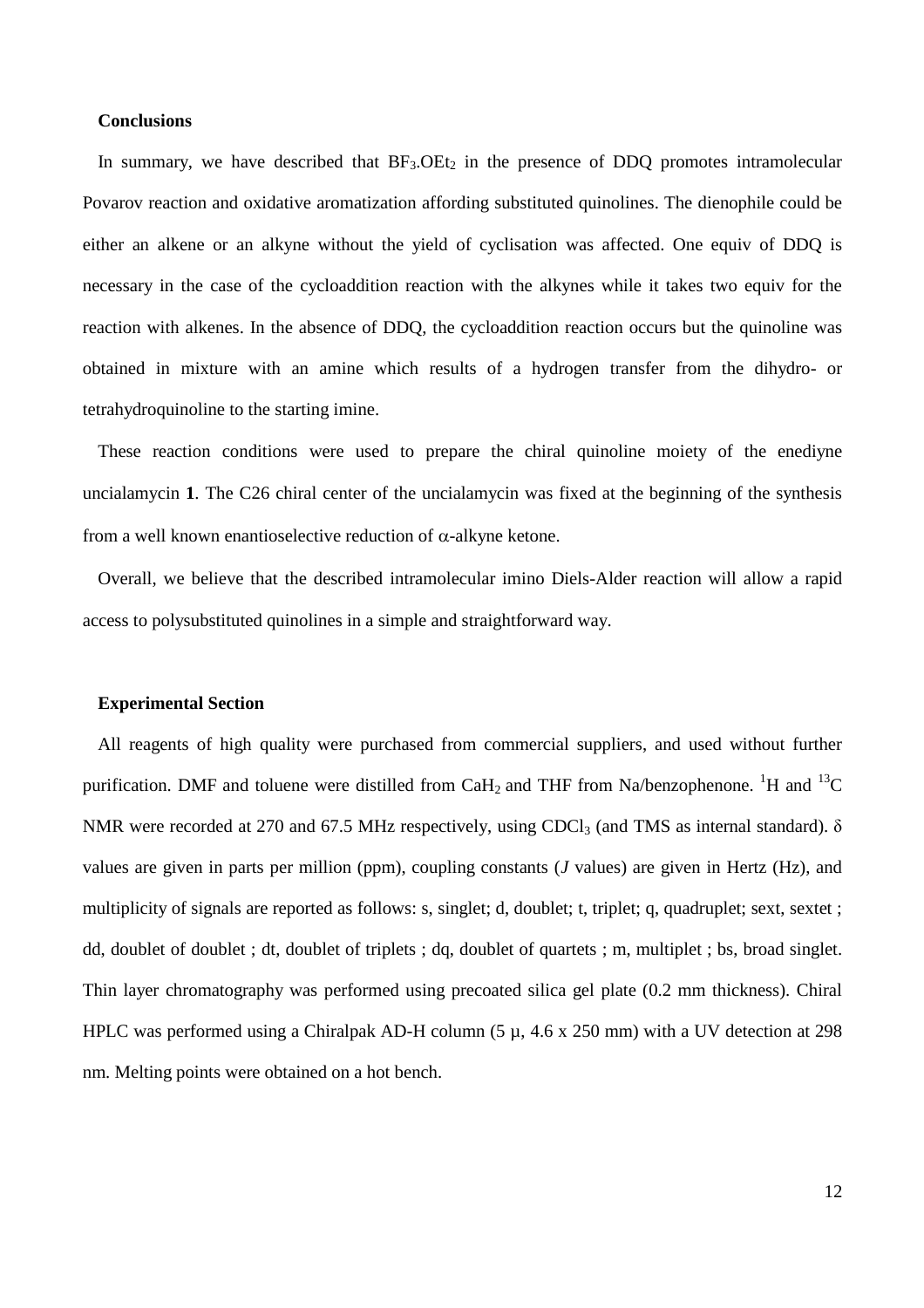**General procedure for intramolecular imino Diels-Alder reaction: preparation of quinoline 15 from 13 (Table 1, entry 1).** To a 0.2 M solution of the crude imine **13** in dichloromethane under argon atmosphere at R.T. was added 2 eq. of DDQ and then 1 eq. of  $BF_3$ . OEt<sub>2</sub>. The mixture was stirred for 30 min. and the solvent was removed under reduced pressure. The dark residue was purified by column chromatography on silica gel with cyclohexane/ethyl acetate 7:3 as eluent and by a followed recrystallization in ethanol.

#### **Synthesis of quinoline 36 (Scheme 7).**

**5-(Benzyloxy)pent-3-yn-2-one (31):**<sup>24</sup> To a solution of 1-[(prop-2-ynyloxy)methyl]benzene (3.00 g, 20.5 mmol, 1 eq.) in THF under argon atmosphere at -78 °C was added *n-*BuLi (2.5 M in hexanes, 9.03 mL, 22.6 mmol, 1.1 eq.). After 30 min. at -78 °C *N*-acetylmorpholine (4.78 mL, 41.0 mmol, 2 eq.) was added and the reaction mixture was allowed to warm to R.T. overnight. The reaction was then quenched with a saturated aqueous solution of NH<sub>4</sub>Cl. The product was extracted with ethyl acetate (3 times) and the combined organic layers were washed with brine, dried over  $Na<sub>2</sub>SO<sub>4</sub>$  and concentrated under reduced pressure. The crude product was purified by column chromatography on silica gel using cyclohexane/ethyl acetate 95:5 as eluent to obtain **31** as a colorless oil (1.35 g, 7.18 mmol, **35%**).  $R_f$ : 0.3 (cyclohexane/ethyl acetate 8:2) ; <sup>1</sup>H NMR (270 MHz, CDCl<sub>3</sub>) δ 7.40-7.32 (m, 5H), 4.61 (s, 2H), 4.32 (s, 2H), 2.36 (s, 3H) ; <sup>13</sup>C NMR (67.5 MHz, CDCl<sub>3</sub>)  $\delta$  183.9, 136.7, 128.5, 128.1, 128.0, 87.3, 85.7, 72.1, 56.9, 32.6; HRMS (ESI) calcd for  $C_{12}H_{12}O_2$ Na 211.0735, found 211.0735.

**(***R*)-5-(Benzyloxy)pent-3-yn-2-ol (32):<sup>25</sup> To a commercial solution of (*R*)-Alpine Borane<sup>®</sup> (0.5 M in THF, 8.50 mL, 4.25 mmol, 2 eq.) under argon atmosphere at 0 °C was added **31** (400 mg, 2.12 mmol, 1 eq.). The THF was removed under reduced pressure at 0 °C and the resulting oil was stirred at R.T. overnight. The mixture was cooled to 0 °C and 4 mL of diethyl ether, 0.5 mg of acetaldehyde and 0.5 mL of diethanolamine were successively added. The resulting precipitate was eliminated by filtration and the filtrate was washed with a 0.1 M aqueous solution of HCl, washed with brine, dried over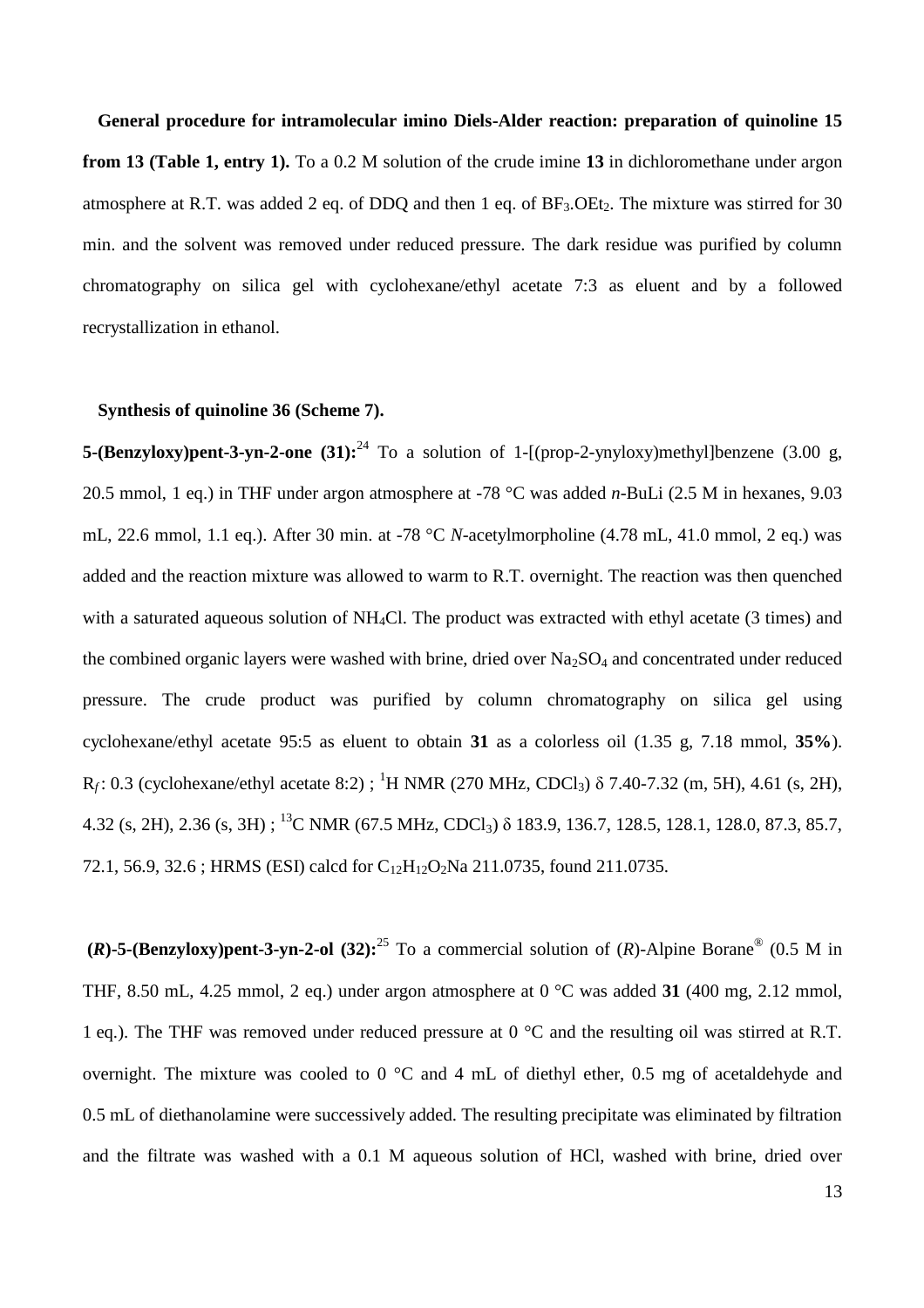Na<sub>2</sub>SO<sub>4</sub> and concentrated under reduced pressure. The crude product was purified by column chromatography on silica gel using cyclohexane/ethyl acetate 8:2 as eluent to obtain **32** as a colorless oil (280 mg, 1.47 mmol, **69%**). R<sub>f</sub>: 0.2 (cyclohexane/ethyl acetate 7:3); ee = 80% ;  $[\alpha]_D^{22} = +14.0$  (*c* 1.0, CHCl<sub>3</sub>); <sup>1</sup>H NMR (270 MHz, CDCl<sub>3</sub>)  $\delta$  7.47-7.23 (m, 5H), 4.63-4.53 (m, 3H), 4.19 (d, *J* = 1.4 Hz, 2H), 2.21-2.05 (bs, 1H), 1.46 (d,  $J = 6.5$  Hz, 3H); <sup>13</sup>C NMR (67.5 MHz, CDCl<sub>3</sub>)  $\delta$  137.4, 128.4, 128.1, 127.9, 88.5, 79.9, 71.7, 58.3, 57.4, 24.2; HRMS (EI) calcd for C<sub>12</sub>H<sub>14</sub>O<sub>2</sub> 190.0994, found 190.1012.

**(***R***)-5-(Benzyloxy)pent-3-yn-2-yl acrylate (33):** To a solution of **32** (1.00 g, 5.26 mmol, 1 eq.) and Hünig's base (2.72 mL, 15.8 mmol, 3 eq.) in 20 mL of dichloromethane at 0 °C under argon atmosphere was added acryloyl chloride (854 µL, 10.5 mmol, 2 eq.). The mixture was allowed to warm to R.T. overnight and quenched with a saturated aqueous solution of NH4Cl. The product was extracted with ethyl acetate (3 times) and the combined organic layers were washed with brine, dried over  $Na<sub>2</sub>SO<sub>4</sub>$  and concentrated under reduced pressure. The crude product was purified by column chromatography on silica gel using cyclohexane/ethyl acetate 95:5 as eluent to obtain **33** as a colorless oil (1.26 g, 5.16 mmol, 98%). R<sub>*f*</sub>: 0.4 (cyclohexane/ethyl acetate 8:2) ; [α]<sub>D</sub><sup>22</sup> = + 74.0 (*c* 1.0, CHCl<sub>3</sub>) ; <sup>1</sup>H NMR (270 MHz, CDCl<sub>3</sub>)  $\delta$  7.47-7.26 (m, 5H), 6.45 (dd,  $J = 16.6$  and 1.4 Hz, 1H), 6.13 (dd,  $J = 16.6$  and 10.5 Hz, 1H), 5.86 (dd, *J* = 10.5 and 1.4 Hz, 1H), 5.58 (dq, *J* = 6.8 and 1.6 Hz, 1H), 4.58 (s, 2H), 4.19 (d,  $J = 1.6$  Hz, 2H), 1.54 (d,  $J = 6.8$  Hz, 3H); <sup>13</sup>C NMR (67.5 MHz, CDCl<sub>3</sub>)  $\delta$  164.9, 137.3, 131.3, 128.4, 128.1, 128.0, 127.8, 84.8, 80.8, 71.6, 60.4, 57.2, 21.3; HRMS (EI) calcd for C<sub>12</sub>H<sub>14</sub>O<sub>2</sub> 190.0994, found 190.0993.

**(***R***)-5-(Benzyloxy)pent-3-yn-2-yl 2,3-dihydroxypropanoate (34):** To a mixture of **33** (1.00 g, 4.09 mmol, 1 eq.) and NMO (663 mg, 4.91 mmol, 1.2 eq.) in 30 mL of acetone/water 9:1 was added a solution of osmium tetroxide (0.5 % w/v in *tert-*butanol, 2.08 mL, 0.041 mmol, 0.01 eq.). The mixture was stirred overnight at R.T. in the dark and was quenched with a saturated aqueous solution of  $Na<sub>2</sub>S<sub>2</sub>O<sub>5</sub>$ . The resulting mixture was extracted with ethyl acetate (3 times). The combined organic layers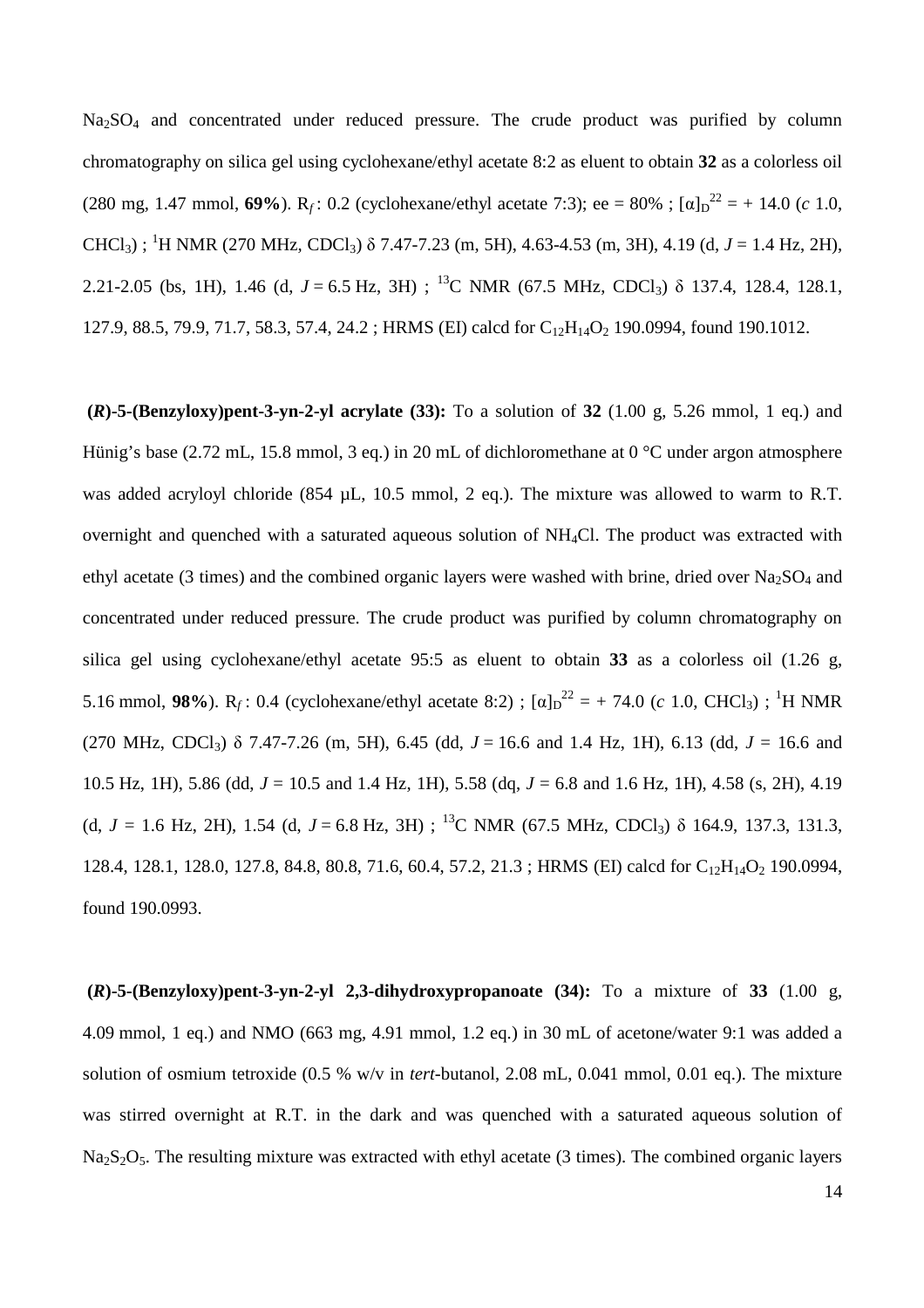were washed with brine, dried over Na<sub>2</sub>SO<sub>4</sub> and concentrated under reduced pressure. The crude oil was purified by column chromatography on silica gel using cyclohexane/ethyl acetate 1:1 as eluent to obtain **34**, a mixture of 2 diastereoisomers as a pale yellow oil (630 mg, 2.26 mmol, **55%**). R*<sup>f</sup>* : 0.1 (cyclohexane/ethyl acetate 1:1);  $[\alpha]_D^{22} = +59.9$  (*c* 1.0, CHCl<sub>3</sub>); <sup>1</sup>H NMR (270 MHz, CDCl<sub>3</sub>)  $\delta$  7.49-7.16 (m, 5H), 5.66-5.54 (m, 1H), 4.58 (s, 2H), 4.30-4.16 (m, 3H), 3.97-3.79 (m, 2H), 3.36-3.22 (bs, 1H), 2.56-1.82 (bs, 1H), 1.56 and 1.47 (d,  $J = 6.8$  Hz, 3H); <sup>13</sup>C NMR (67.5 MHz, CDCl<sub>3</sub>)  $\delta$  172.0, 137.2, 128.7, 128.5, 128.3 and 128.2 (2 dias), 128.1 and 128.0 (2 dias), 84.0, 81.8 and 81.7 (2 dias), 71.7and 71.6 (2 dias), 64.0, 62.3, 57.2, 21.3; HRMS (EI) calcd for C<sub>12</sub>H<sub>12</sub>O 172.0888, found 172.0900.

**(***R***)-5-(Benzyloxy)pent-3-yn-2-yl 2-(4-methoxyphenylimino)acetate (35):** To a solution of **34** (540 mg, 1.94 mmol, 1 eq.) in 10 mL of THF/water 9:1 at R.T. was added sodium periodate (830 mg, 3.88 mmol, 2 eq.). The mixture was stirred overnight at R.T. and the iodine salts were removed by filtration through a pad of celite. A saturated aqueous solution of  $Na<sub>2</sub>S<sub>2</sub>O<sub>5</sub>$  was added to the filtrate and the resulting mixture was extracted with diethyl ether (3 times). The combined organic layers were washed with brine, dried over  $Na<sub>2</sub>SO<sub>4</sub>$  and concentrated under reduced pressure. To a solution of this yellow oil in 8 mL of toluene under argon atmosphere at R.T. was added 5 g of molecular sieves 4  $\AA$  in powder and *p*-anisidine (240 mg, 1.94 mmol, 1 eq.). The resulting mixture was stirred overnight at R.T. and the molecular sieves was removed by filtration. The filtrate was concentrated under reduced pressure to obtain 35 as a yellow oil (680 mg, quant.) which was not purified and isolated.  $R_f$ : 0.5 (cyclohexane/ethyl acetate 1:1); <sup>1</sup>H NMR (270 MHz, CDCl<sub>3</sub>)  $\delta$  7.96 (s, 1H), 7.45-7.22 (m, 7H), 6.94 (d, *J* = 8.9 Hz, 2H), 5.75 (q, *J* = 6.8 Hz, 1H), 4.60 (s, 2H), 4.21 (s, 2H), 3.84 (s, 3H), 1.65 (d, *J* = 6.8 Hz, 3H).

**(***R***)-9-(Benzyloxymethyl)-7-methoxy-1-methylfuro[3,4-***b***]quinolin-3(1***H***)-one (36):** To a solution of crude imine **35** (682 mg, 1.94 mmol, 1 eq.) in 12 mL dichloromethane under argon atmosphere at R.T. was added DDQ (440 mg, 1.94 mmol, 1 eq.) and  $BF_3$ . OEt<sub>2</sub> (244  $\mu$ L, 1.94 mmol, 1 eq.). The mixture was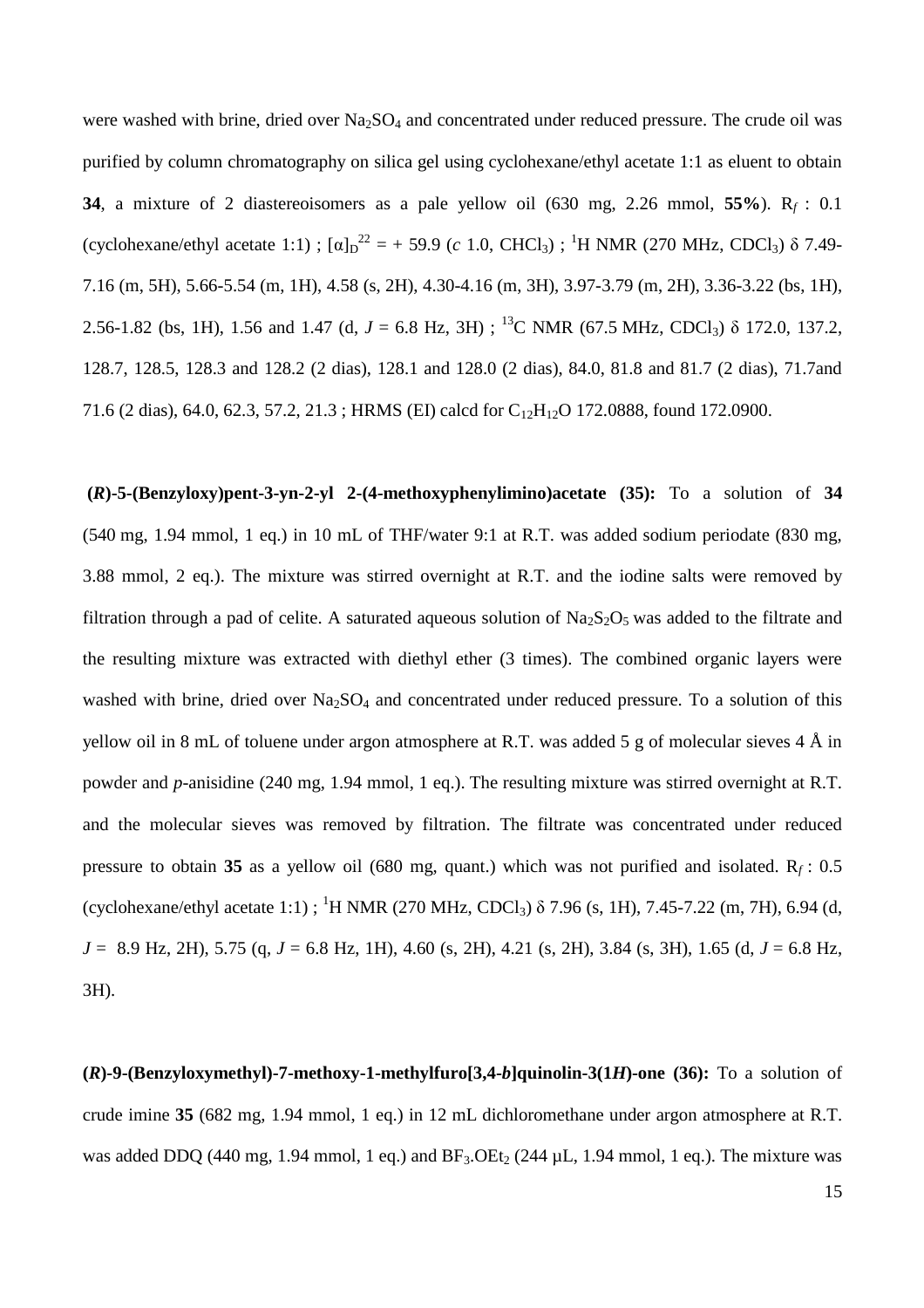stirred for 30 min. and the solvent was removed under reduced pressure. The dark residue was purified by column chromatography on silica gel with cyclohexane/ethyl acetate 7:3 as eluent and by a followed recrystallyzation in ethanol to obtain **36** as a light yellow solid (440 mg, 1.26 mmol, **65%** over 3 steps).  $R_f$ : 0.3 (cyclohexane/ethyl acetate 1:1); mp 174-176 °C; ee = 89%; [ $\alpha$ ]<sub>D</sub><sup>22</sup> = -12.8 (*c* 1.0, CHCl<sub>3</sub>); <sup>1</sup>H NMR (270 MHz, CDCl<sub>3</sub>) δ 8.28 (d, *J* = 9.5 Hz, 1H), 7.48 (dd, *J* = 9.5 and 2.4 Hz, 1H), 7.43-7.34 (m, 5H), 7.19 (d, *J* = 2.4 Hz, 1H), 5.90 (q, *J* = 6.5 Hz, 1H), 5.06 (ABq, *J* = 13.0 Hz, 2H), 4.72 (ABq,  $J = 11.6$  Hz, 2H), 3.93 (s, 3H), 1.69 (d,  $J = 6.5$  Hz, 3H); <sup>13</sup>C NMR (67.5 MHz, CDCl<sub>3</sub>)  $\delta$  168.2, 160.0, 146.1, 142.1, 137.7, 136.7, 136.4, 133.0, 128.9, 128.6, 128.3, 128.1, 123.6, 101.1, 76.8, 73.6, 65.8, 55.6, 21.1 ; HRMS (EI) calcd for  $C_{21}H_{19}NO_4$  349.1314, found 349.1313.

**Acknowledgments.** We gratefully acknowledge Prof. Philippe Uriac (LSLP, Université de Rennes 1, France) and Prof. Jean-Pierre Hurvois (UMR 6226, Université de Rennes 1, France) fruitfull discussions. We are grateful for the support provided by Rennes Métropole, the Région Bretagne and the Université de Rennes 1. We also thank the Ministère de la Recherche for the fellowship of S.D.

**Supporting Information Available:** Full details experimental procedures including  ${}^{1}H$ ,  ${}^{13}C$  spectra and X-ray crystallographic data. This material is available free of charge via the Internet at http://pubs.acs.org.

# **REFERENCES**

(1) (a) Davies, J.; Wang, H.; Taylor, T.; Warabi, K.; Huang, X.-H.; Andersen, R. J. *Org. Lett.* **2005**, *7*, 5233-5236. (b) Davies, J.; Andersen, R. J.; Wang, H.; Warabi, K.; Huang, X.-H. Patent: WO2007/038868.

(2) (a) Nicolaou, K. C.; Zhang, H.; Chen, J. S.; Crawford, J. J.; Pasunoon, L. *Angew. Chem. Int. Ed.* **2007**, *46*, 4704-4707. (b) Nicolaou, K. C.; Chen, J. S.; Zhang, H.; Montero, A. *Angew. Chem. Int. Ed.* **2008**, *47*, 185-189.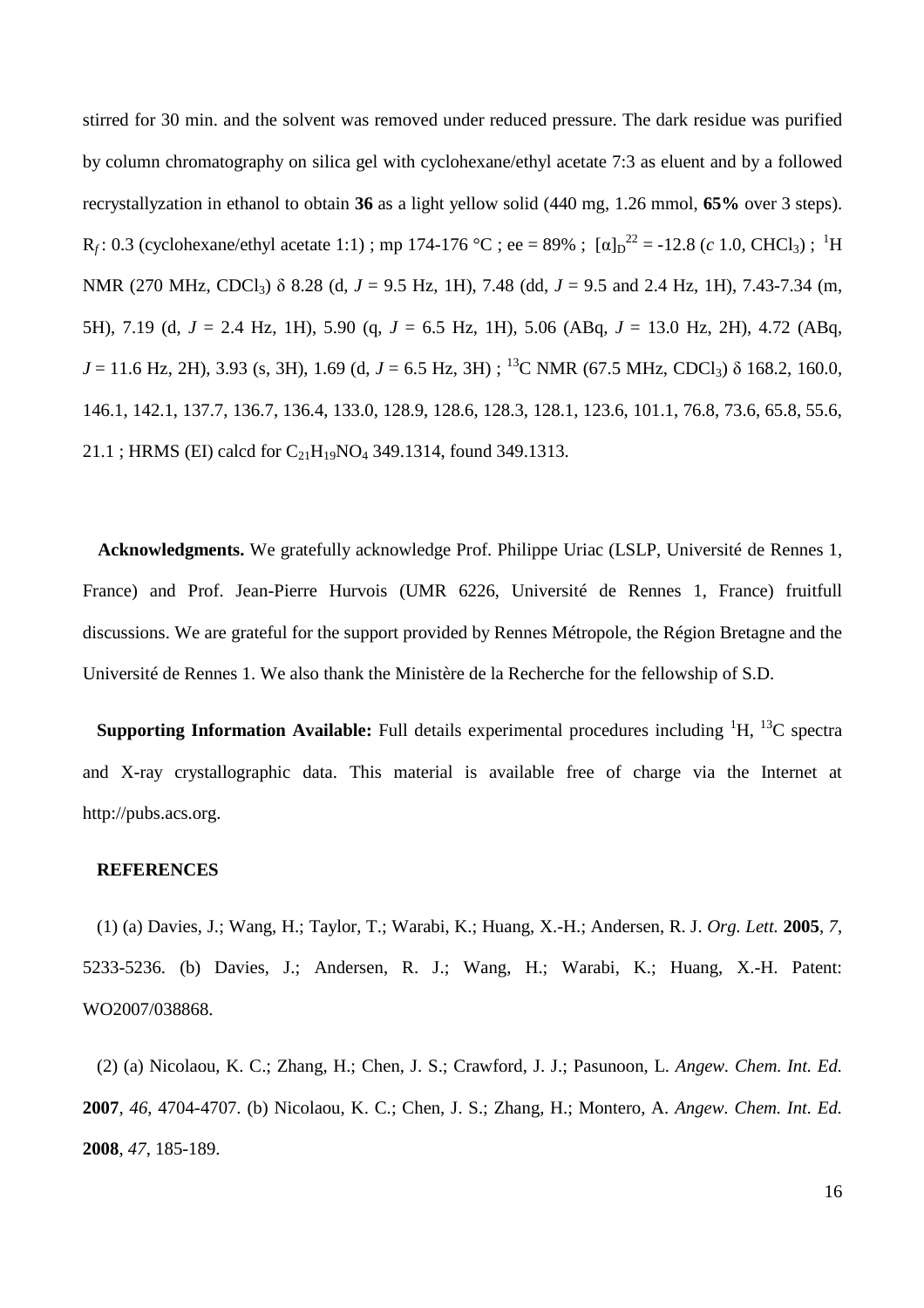(3) Maier, M. E.; Boe, F.; Niestroj, A. J. *Eur. J. Org. Chem.* **1999**, 1-13.

(4) (a) Katritzky, A. R.; Rachwal, S.; Rachwal, B. *Tetrahedron* **1996**, *52*, 15031-15070. (b) Kouznetsov, V. V.; Vargas Méndez, L. Y.; Meléndez Gómez, C. M. *Curr. Org. Chem.* **2005**, *9*, 141- 161. (c) Madapa, S.; Tusi, Z.; Batra, S. *Curr. Org. Chem.* **2008**, *12*, 1116-1183.

(5) (a) Marco-Contelles, J.; Pérez-Mayoral, E.; Samadi, A.; Carreiras, M.; Soriano, E. *Chem. Rev.* **2009**, *109*, 2652-2671. (b)Jones, G. In *Comprehensive Heterocyclic Chemistry II*, Vol. 5; Katritzky, A. R.; Rees, C. W., Eds; Pergamon Press; New York, **1996**, 167-300.

(6) Selected recent examples, see: (a) Martinez, R.; Ramón, D. J. Yus, M. *J. Org. Chem.* **2008**, *73*, 9778-9780. (b) Vander Mierde, H.; van der Voort, P.; Verpoort, F. *Tetrahedron Lett.* **2008**, *49*, 6893- 6895 (c) Wu, Y.-C.; Liu, L.; Wang, D.; Chen, Y.-J. *J. Org. Chem.* **2006**, *71*, 6592-9595.

(7) Selected recent examples, see: (a) Horn, J.; Marsden, S.; Nelson, A.; House, D.; Weingarten, G. G. *Org. Lett.* **2008**, *10*, 4117-4120 and references cited therein. (b) Vander Mierde, H.; van der Voort, P.; De Vos, D.; Verpoort, F. *Eur. J. Org. Chem.* **2008**, 1625-1631. (c) Lekhok, K. C.; Prajapati, D.; Boruah, R. C. *Synlett* **2008**, 655-658.

(8) (a) Kouznetsov, V. V. *Tetrahedron* **2009**, *65*, 2721-2750. (b) For a review concerning the imino Diels-Alder reaction, see: Buonora, P.; Olsen, J.-C.; Oh, T. *Tetrahedron* **2001**, *57*, 6099-6138.

(9) (a) Powell, D. A.; Batey, R. A. *Org. Lett.* **2002**, *4*, 2913-2916. (b) Xia, C.; Heng, L.; Ma, D. *Tetrahedron Lett.* **2002**, *43*, 9405-9409.

(10) Twin, H.; Batey, R. A. *Org. Lett.* **2004**, *6*, 4913-4916.

(11) For examples, see: (a) Spaller, M. R.; Thielemann, Brennan, P. E.; Bartlett, P. A. *J. Comb. Chem.***2002**, *4*, 516-522. (b) Muhuhi, J.; Spaller, M. R. *J. Org. Chem.* **2006**, *71*, 5515-5526.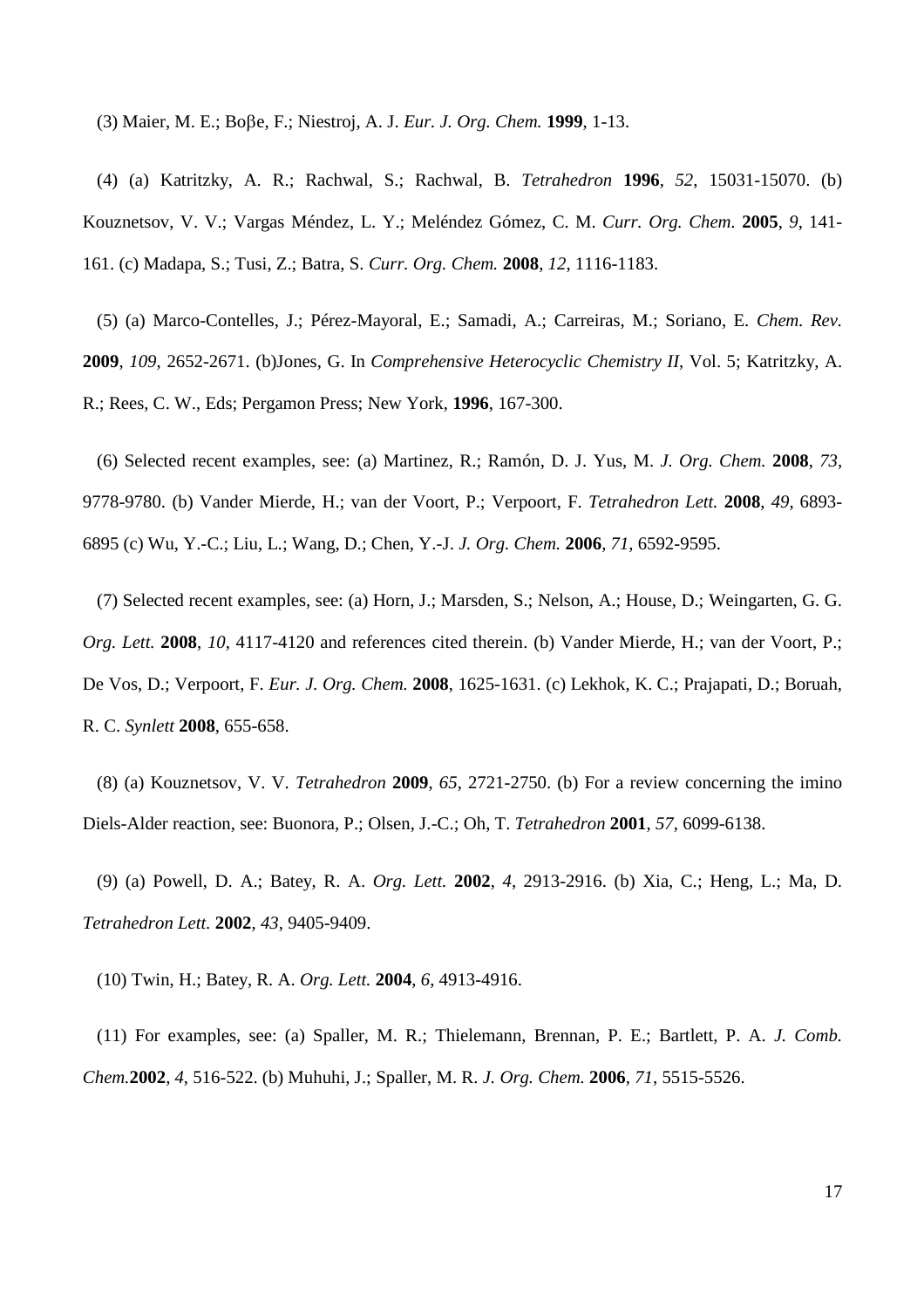(12) Barluenga, J.; Bayón, A. M.; Campos, P.; Asensio, G.; Gonzales-Nuñez, E.; Molina, Y. *J. Chem. Soc., Perkin Trans 1* **1988**, 1631-1636.

(13) See Supporting Information.

(14) (a) Campos, P. J.; Lamaza, I.; Rodriguez, M. A. *Tetrahedron Lett.* **1997**, *38*, 6741-6744. (b) Malassene, R.; Sanchez-Bajo, L.; Toupet, L.; Hurvois, J.-P.; Moinet, C. *Synlett* **2002**, 1500-1504.

(15) Examples of [4+2] cycloaddition affording quinoline derivatives, see: (a) Alvès, M. J.; Azoia, N. G.; Fortes, A. G. *Tetrahedron* **2007**, *63*, 727-734. (b) Boglio, C.; Lemi, G.; Hasenknopf, B.; Thorimbert, S.; Lacôte, E.; Malacria, M. *Angew. Chem. Int. Ed.* **2006**, *45*, 3324-3327. (c) Hermitage, S.; Howard, J. A. K.; Jay, D.; Pritchard, R. G.; Probert, M. R.; Whiting, A. *Org. Biomol. Chem.* **2004**, *2*, 2451-2460.

(16) Although the imine **10** was quantitatively obtained after treatment of the reaction mixture, the yield after isolation is low because a part of the imine was decomposed during the silica gel column chromatography.

(17) Shindoh, N.; Tokuyama, H.; Takemoto, Y.; Takasu, K. *J. Org. Chem.* **2008**, *73*, 7451-7456.

(18) Howard, B. E.; Woerpel, K. A. *Org. Lett.* **2007**, *9*, 4651-4653.

(19) Han, B.; Jia, X.-D.; Jin, X.-L.; Zhou, Y.-L.; Yang, L.; Liu, Z.-L.; Yu, W. *Tetrahedron Lett.* **2006**, *47*, 3545-3547.

(20) a) Marshall, J. A.; Xie, S. *J. Org. Chem.* **1995**, *60*, 7230-7237. b) Giner, J.-L. *Tetrahedron Lett.* **1998**, *39*, 2479-2482.

(21) Oestreich, M.; Fröhlich, R.; Hoppe, D. *J. Org. Chem.* **1999**, *64*, 8616-8626.

(22) Trost, B. M.; Belletire, J. L.; Godleski, S.; McDougal, P. G.; Balkovec, J. M.; Baldwin, J. J.; Christy, M. E.; Ponticello, G. S.; Varga, S. L.; Springer, J. P. *J. Org. Chem.* **1986**, *51*, 2370-2374.